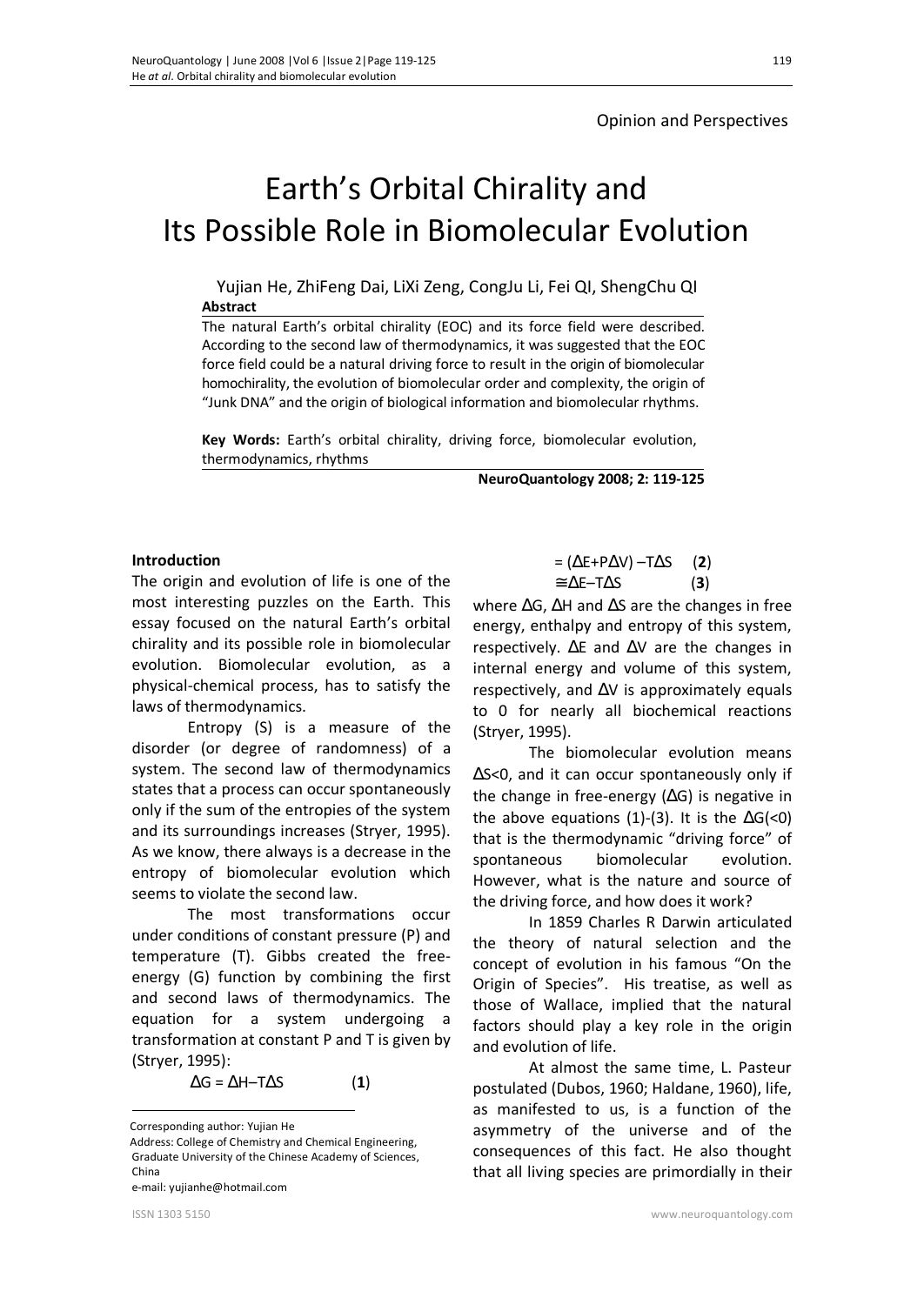structure and external forms that are consequences of cosmic asymmetry. It directly implied the important role of natural asymmetry in the origin and evolution of life.

According to our recent work (He, 1998; He, 2000; He, 2000; He, 2001; He, 2005; He, 2007), it was suggested that the natural chiral helical force field that produced by the Earth's orbital chirality (EOC) (Figure 1) is a natural factor that may have played a role as a driving force in both the origin of life and biomolecular evolution.



**Figure 1.** The natural right-handed helical Earth's orbital chirality and its force field. It is produced by both the Earth's right-handed helical rotation around its spin rotation axis (a) and the Earth's helical revolution around the Sun (b).

#### **1. The natural Earth's Orbital Chirality**

The helix is chiral. The chirality of a helix is defined in physical terms. If a spinning rotation (axial vector) is moving along its spin axis (polar vector), parallel and anti-parallel combinations of a polar and axial vector produce a right and left-handed helix, respectively (He, 2007).

In the solar system, the combination of the Earth's spinning and revolution (axial vector) and the Earth's motion toward Vega (polar vector) forms the right-handed superhelical motion with circadian, seasonal and annual periods in space-time. This creates the Earth's orbital chirality (EOC) and its corresponding EOC force field in which terrestrial life is living (Figure 1) (He, 1998; He, 2000; He, 2000; He, 2001; He, 2005; He, 2007; Rudaux, 1962). Unfortunately, the natural Earth's orbital chirality and its force field, as well as its effects, are almost ignored.

In the Earth's orbital chirality (EOC) force field, at any point on the Earth's surface, the total chiral helical centrifugal force of the EOC force field  $(F_{\text{eoc}})$  that can act on the helical biomolecular residue (average mass in kg) should be given by (He, 1998; He, 2000; He, 2000; He, 2001):

$$
F_{\text{eoc}} = \pm [F_{\text{ee}}^2 + F_{\text{es}}^2 - 2 F_{\text{ee}} F_{\text{es}} \cos (180-\phi)]^{1/2}
$$
 (4)  
=  $\pm$  m [3.5×10<sup>-5</sup>+2.8×10<sup>-17</sup>R<sup>2</sup><sub>ee</sub> - 6.3×10<sup>-11</sup>  
R<sub>ee</sub> cos(15t) cos(φ sin(15t/365))]<sup>1/2</sup> (5)

where F<sub>ee</sub> and F<sub>es</sub> are the chiral helical centrifugal forces produced by the Earth's spin and revolution, respectively,  $R_{ee}$  is the shortest distance from the point on the Earth's surface to the Earth spin axis,  $\phi$  is the angle (degree) between the  $F_{ee}$  and  $F_{es}$  at any given time and point, and  $\varphi$  is the Earth's obliquity (23.45°). The time t (hr) starts at 0 o'clock on the Spring Equinox (around March 21st).

According to equation (5), the  $F_{\text{eoc}}$ changes periodically in circadian and annual (seasonal) rhythms (Figure 2), which are caused by the cos(15 t) of the earth's helical spin and the  $cos(\varphi sin(15 t/365))$  of the earth's helical revolution, respectively.

The EOC force field is chiral (righthanded helical), rhythmic (circadian and seasonal/annual), directional (vector), and weak. If the effects of other astronomical bodies are considered, the  $F_{\text{enc}}$  equation should be more accurate. The EOC force field may act on chiral biomolecules via the chiral and rhythmic effects to play a role of the driving force in biomolecular evolution.

#### **2. The interaction of the Earth's orbital chirality and biomolecules**

As we know, the secondary structures of biomolecules (proteins and nucleic acids) generally are helically right-handed. What are the effects of the natural Earth's orbital chirality (EOC) on the biomolecules? According to our work (He, 1998; He, 2000; He, 2000; He, 2001), at a given point on the Earth's surface, the right-handed EOC force field could make the right-handed helical biomolecules more stable than corresponding left-handed enantiomeric ones. The maximum EOC stabilization energy of righthanded molecule could be given by: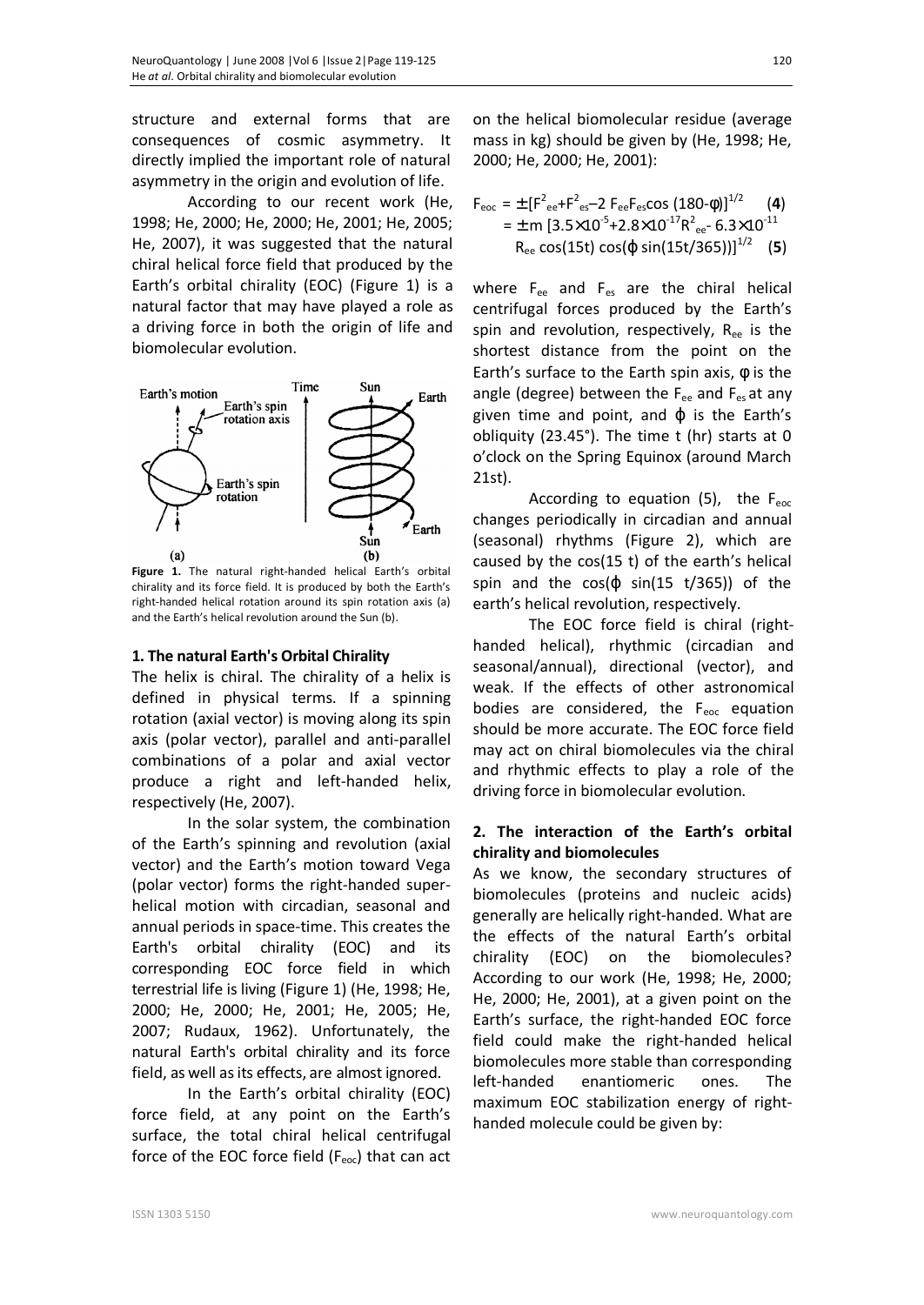

**Figure 2.** The circadian and annual (or seasonal) rhythms of  $|F_{\text{eoc}}/m|$  at the equator (where R<sub>ee</sub> = 6378 km)

 $\Delta E_m = \Sigma [0.5 (R_m / \cos^2 \theta_m) F_{\text{eoc}} + \eta_p F_{\text{eoc}}]$ <sub>i</sub> (6)  $\approx \Sigma[0.5 (R_m / cos^2\theta_m) + \eta_p]_i m_i [3.5 \times 10^{-5} +$  $2.8\times10^{-17}R_{ee}^2$ -6.3 $\times10^{-11}R_{ee}$ cos(15t)cos(φsin  $(15t/365))$ ]<sup>1/2</sup> (J/molecule)(i = 1, 2, 3, ..., N) (**7**)

where  $R_m$ ,  $\theta_m$ , N and  $m_i$  are the radius of molecular helix, the helical angle, the number and mass of molecular residues (amino acids or nucleotides) in helical biomolecule, respectively;  $\eta_p$  is the F<sub>eoc</sub> potential energy factor; other parameters are the same as above for equation (5). It is noteworthy that there will be no EOC stabilization effect  $(\Delta E_m)$ = 0) if the molecule is achiral ( $R_m$ ,  $\eta_p$  = 0).

For example, in equation (7), as to deoxynucleotide, its  $R_m$ ,  $\theta_m$  and  $m_i$  are about

 $1\times10^{-9}$  m, 28.4 $^{\circ}$  and 330 Dalton, respectively, and its stabilization energy  $\Delta E_{\text{max}} \approx 1.4 \times 10^{-35}$ J/monomer; as to amino acid, its  $R_m$ ,  $\theta_m$  and  $m_i$  are about 0.25 $\times$ 10<sup>-9</sup> m, 19.0° and 127 Dalton, respectively, and its stabilization energy  $\Delta E_{\text{max}} \approx 1.2 \times 10^{-36}$  J /monomer.

According to equation (7) and (3), the characteristics of the EOC force field (chirality, rhythmicity etc.) could be transferred to the helical biomolecules via the chiral interaction. Some puzzling features in biomolecular evolution could be integrated and interpreted in molecular thermodynamics.

**3. The possible role of EOC force field in biomolecular evolution**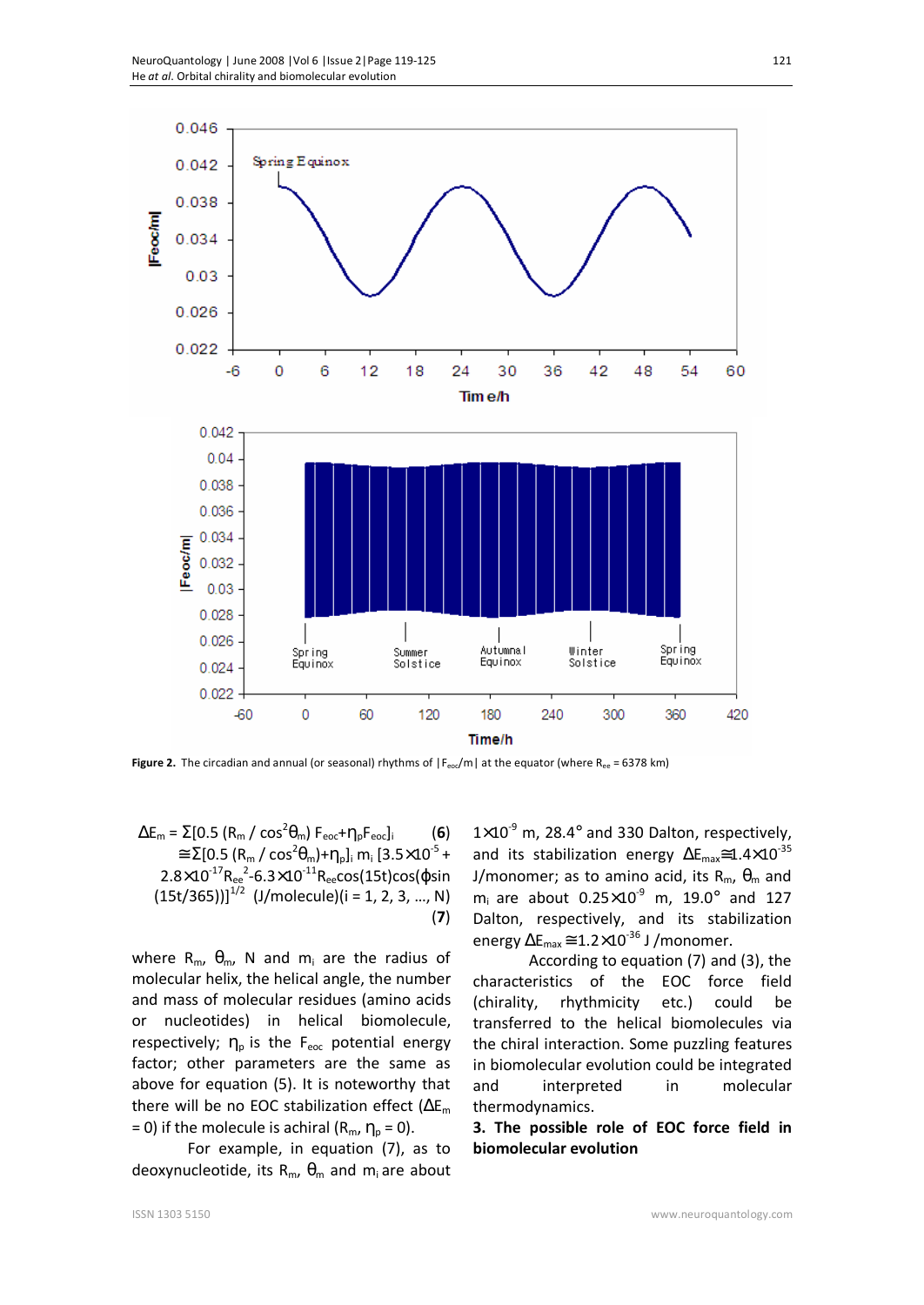# *3.1. As a driving force in evolution of biomolecular order and complexity*

By the above equation (7), in order to get maximum EOC stabilization energy, the biomolecules would tend to increase N (i.e. an increase in molecular length) and preferentially select those residues and sequences (m<sub>i</sub>,  $\theta_{\rm m}$ ) that can form more stable structures. This means that the biomolecular evolution should be directional, rather than random. In other words, if given enough time, the biomolecules can spontaneously tend to form longer and more stable sequences and structures via the EOC stabilization effects. The EOC force field would have served as a natural driving force of biomolecular evolution. As a result, there would be greater molecular complexity and more stable biomolecules in the higher biological systems than in the lower ones (He, 2001).

In the EOC force field, the righthanded biomolecules (including these chiral elementary particles in molecules) are stabilized by the EOC stabilization energy effects ( $\Delta E_m > 0$ ), and the biomolecular evolution would result in an increase in structural order ( $\Delta S < 0$ ). The biomolecular  $\Delta E_m$  could make the change in internal energy negative ( $\Delta E = -\Delta E_m < 0$ ). Thus,  $\Delta G$  is able to be negative under certain conditions although the  $\Delta S$  is negative (i.e. increase in structural order) in equation (3).

Due to the biomolecular EOC stabilization energy effect, the spontaneous formation of a highly ordered biomolecular structure is thermodynamically feasible. It does not violate the second law. In fact, the origin of biomolecular homochirality can be as the spontaneous formation of primary structural order (He, 1998).

# *3.2. As a driving force in the origin and evolution of biomolecular homochirality*

Pasteur postulated that the peculiar selectivity of living processes for one or the other of isomeric forms of the same molecule might be the manifestation of asymmetric forces of the environment acting upon the living organism during the synthesis of protoplasmic constituents (Dubos, 1960). Also, this molecular asymmetry perhaps is the only sharply defined difference between the chemistry of dead and of living matter (Dubos, 1960).

On the Earth, the biological systems are based on D-sugars and L-amino acids rather than L-sugars and D-amino acids, i.e. homochirality (He, 1998). It is the major structural order requirement in biomolecular evolution, as well as in the origin of life. The hypothesis indicates that the cause that gave rise to the origin of biomolecular homochirality is the Earth's orbital chirality (EOC) whose force field is a natural asymmetric force of the environment acting upon biomolecules (He, 1998).

The right-handed helical EOC force field could theoretically make the right-handed helical secondary structures more stable than the corresponding left-handed helical ones. Terrestrial living systems should select both right-handed helical nucleic acids based on Dsugars (rather than L-sugars) and right-handed helical proteins based on L-amino acids (rather than D-amino acids). The experiments on the effects of helical force on DNA (He, 1998) and protein (RNase A) supported the hypothesis (Figure 3). The right- and left- handed helical force stabilized and unstabilized the righthanded helical RNase A, respectively.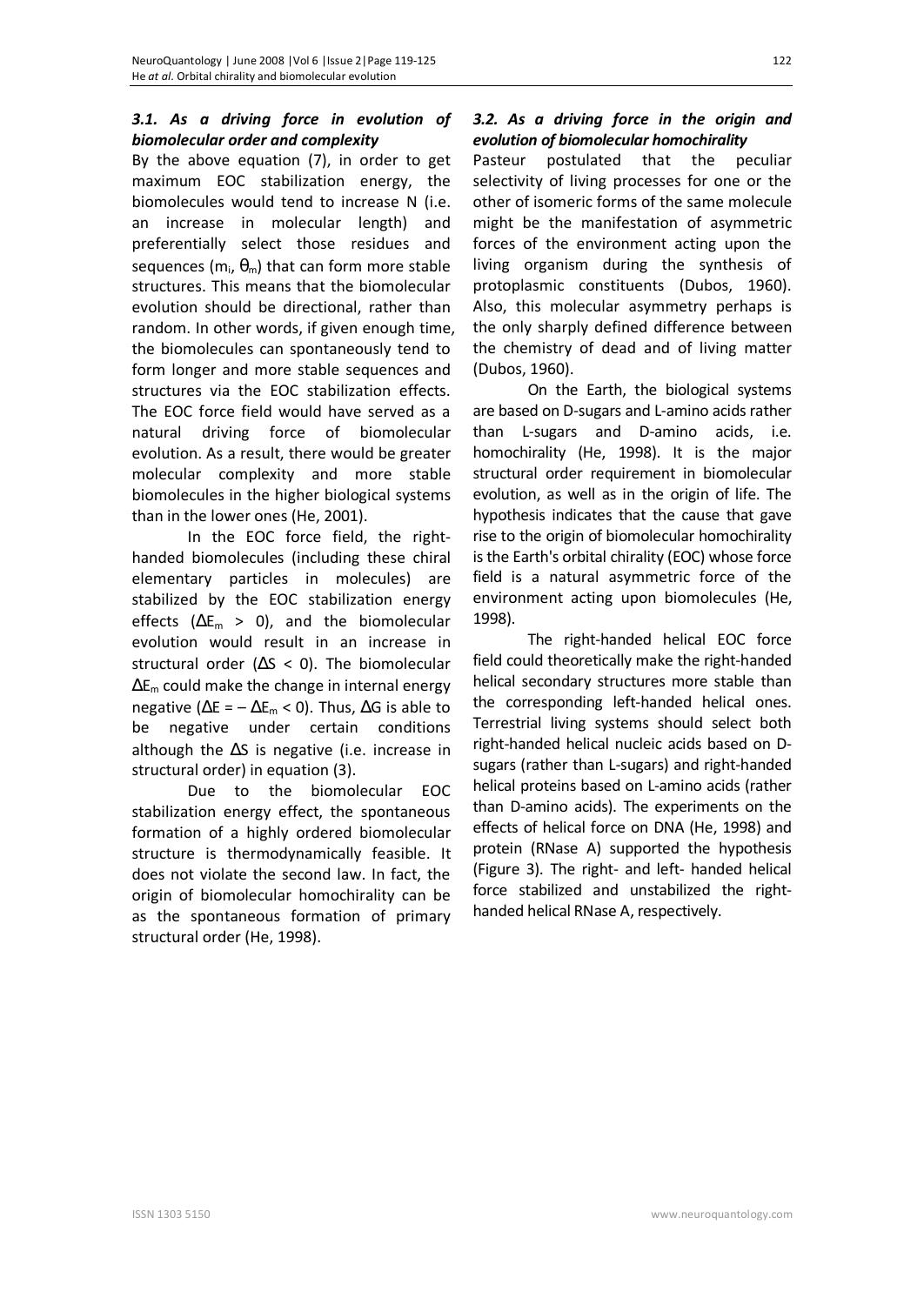



#### *3.3. As a driving force in the origin and evolution of "Junk DNA"*

A striking feature of the genomes of higher eukaryotes is the abundance of repeated DNA sequences and the small proportion of protein-coding DNA sequences. The noncoding repetitive DNA sequences are called "Junk DNA" or introns. In equation (7), the bigger the N is, then the larger the  $\Delta E_m$  is. It implies that DNA favors longer stranded structure in the EOC force field. Thus, the "Junk DNA" in genomes of higher biological systems might be as a result of the continuous effects of the EOC force field on genome evolution via the EOC stabilization. Consequently there is more "Junk DNA" in higher living systems than in the lower ones (He, 2001). The "Junk DNA", in turn, could increase genomes stability and complexity in life.

#### *3.4. As a driving force in the origin and evolution of biological information*

In the origin of life, the origin of biomolecular information is one of the fundamental puzzles. Under prebiotic conditions, a defined sequence of molecular symbols, the nucleotide sequence of the protogene, was selected out of an innumerable multitude of

physically equivalent alternatives (Küpper, 1990).

In above equation (7) and (3), the biomolecular EOC stabilization energy  $(\Delta E_m)$ is dependent on its structural parameters (m<sub>i</sub>, N, R<sub>m</sub>,  $θ$ <sub>m</sub> and  $η$ <sub>p</sub> etc.) under certain environmental conditions (T, t and  $R_{ee}$  etc.). The different nucleotide units and sequences that can make different structural parameters in molecule would have different effects on the molecular EOC stabilization energy. In order to have maximum stabilization energy, the protogene molecules would preferentially and spontaneously select these special nucleotide sequences to form more stable structures.

Of course, because of the EOC effect, these protogenes should satisfy the homochirality and have the circadian and annual (seasonal) rhythms of the EOC (He, 1998; He, 2000). This means that the formation and evolution of protogene sequences were selective and instructional, rather than random and equivalent. Therefore, the highly conceptual biological information could spontaneously be produced by the chiral interactions of the protogenes with the EOC force field under prebiotic conditions to result in the origin of biological information (He, 2001).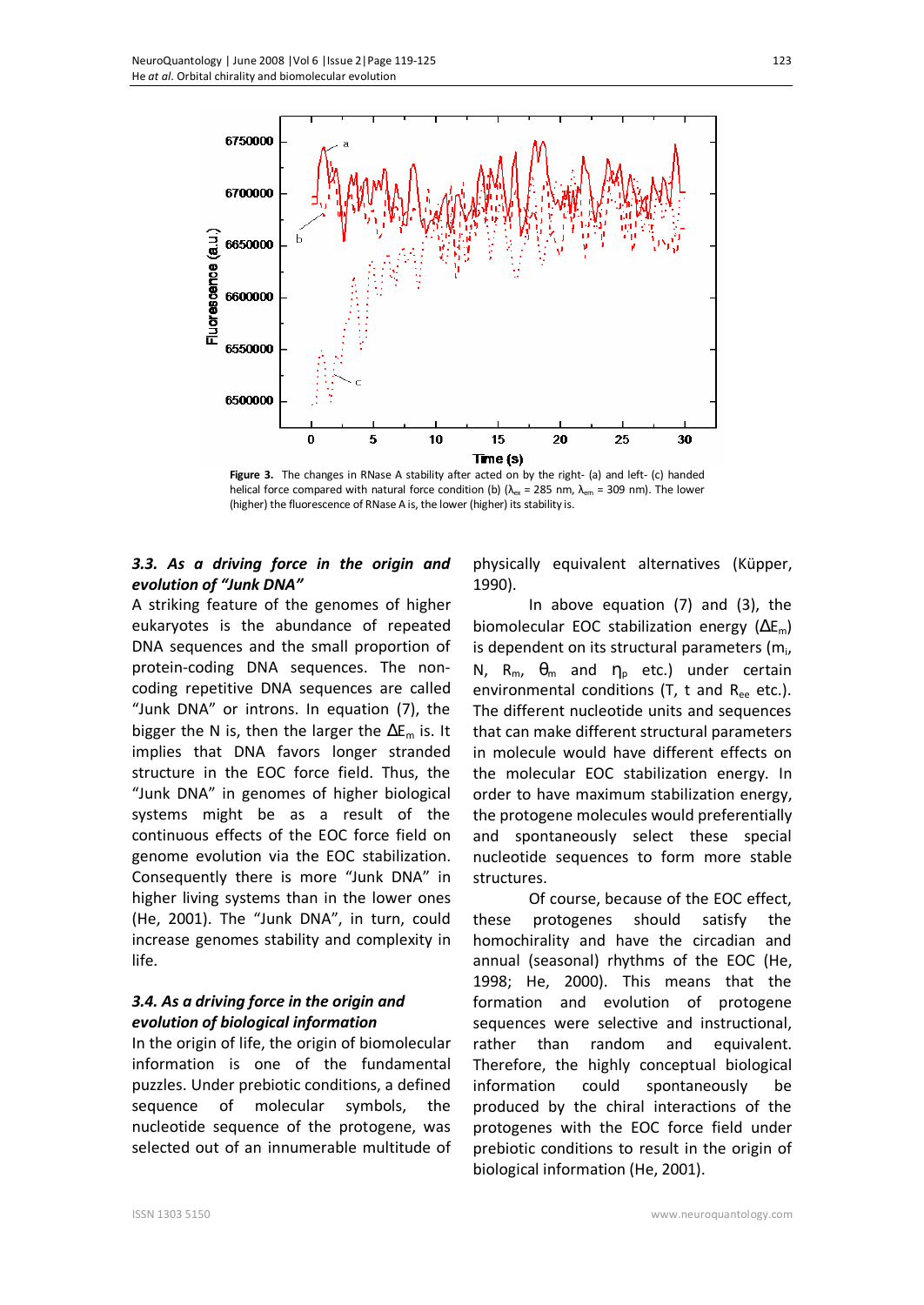### *3.5. As a driving force in the origin and evolution of biomolecular rhythms*

According to equations (5) and (7), the biomolecules would be always acted upon by the EOC to have the circadian, seasonal/annual rhythms. The data depicted in Figure 4 strongly supports this predication. In Figure 4, the stabilities of RNase A and DNA dA•dT-Ethidium bromide under constant conditions are satisfied with the well-known circadian rhythm criteria: (a) ~24-hour period; (b) persistence under constant conditions; (c) temperature compensation;

(d) entrainment to the exogenous EOC circadian rhythm etc. (He, 2000). It indicated that the chiral interactions of the rhythmic EOC force field with the chiral biomolecules could give rise to the periodicity of the biomolecular stability to result in the origin of biological rhythms in terrestrial living systems (He, 2000). It was also demonstrated that the EOC force field could cause the rhythms and symmetry breaking in radioactive processes (He, 2005; He, 2007; Haldane, 1960). This indicates the EOC effects should be universal on different levels (He, 2000).



**Figure 4.** The circadian rhythms of the stabilities of protein (RNase A) at 30°C (a) and at 37°C (b), DNA (dA•dT)-Ethidium bromide at 24°C (c) under constant conditions.